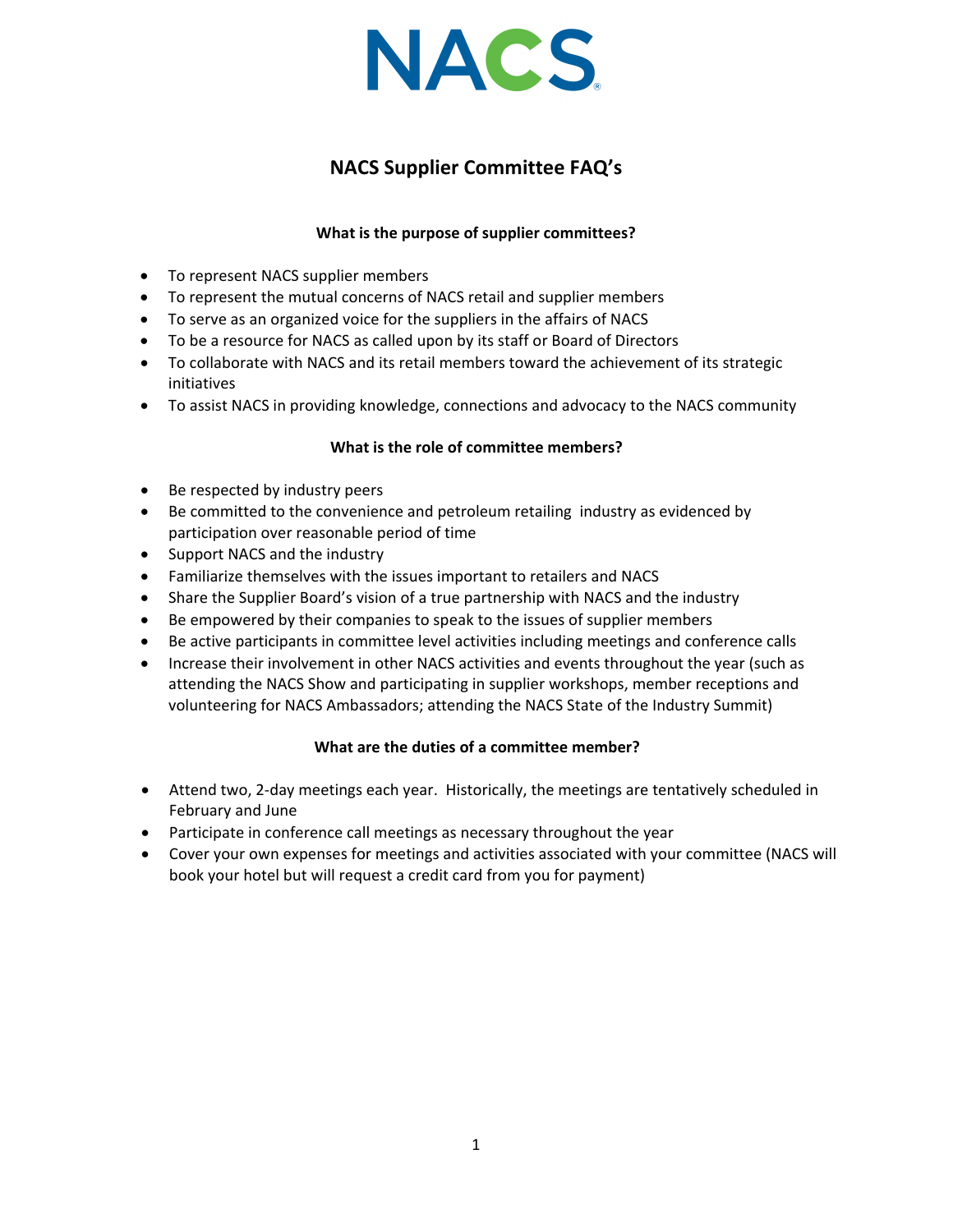

## **NACS Supplier Committee FAQ's**

### **What is a supplier committee meeting like?**

Committees develop and execute initiatives relevant to the NACS community. The workload is very manageable for an organized business person with leadership experience.

The meetings move at a moderate pace, making it easy to gather information and take notes. The mood is friendly and very conducive for anyone wanting to participate. We are a social group of people united by a set of common goals so it is a fun meeting with camaraderie that we all look forward to. Attire is business casual (blazer optional).

Depending on the time of year and upcoming events, several hours a week might be spent and, in other months, only a few hours a month. It is generally easy to manage the duties required even for a business person used to a 60‐65 hour work week in their regular business role.

### **What are the terms of a supplier committee?**

Committee members serve four consecutive – 1 year terms. Once you are on a committee you do not need to re‐apply until your four years have ended. However, if you want to apply to another committee you can apply at the end of each year.

### **What should I do to make an impact and possibly move up to the Supplier Board?**

**Get to know your colleagues.** Make an effort to meet committee and Supplier Board members, understand organically the committee's objectives and then how to be of service. Interacting with the other members will help you to better understand the roles and responsibilities of the position. You can also sit in as a guest at board meetings to learn more about the functions of the board. (Board meetings are held in February and June in conjunction with the committee meetings, and an additional meeting takes place at the NACS Show each year. The February and June board meetings occur the morning of second day of the 2‐day meetings.)

**Be a good listener and ask questions.** Asking questions ensures that we are thorough in our analysis. Also use your NACS Staff Liaison and committee Chair as resources for your questions about NACS and the Supplier Board.

**Be Proactive. Volunteer to lead.** Do not wait for the opportunities to come to you. The level of involvement will dictate the level of leadership one takes. Volunteer for sub‐committee work and leadership positions.